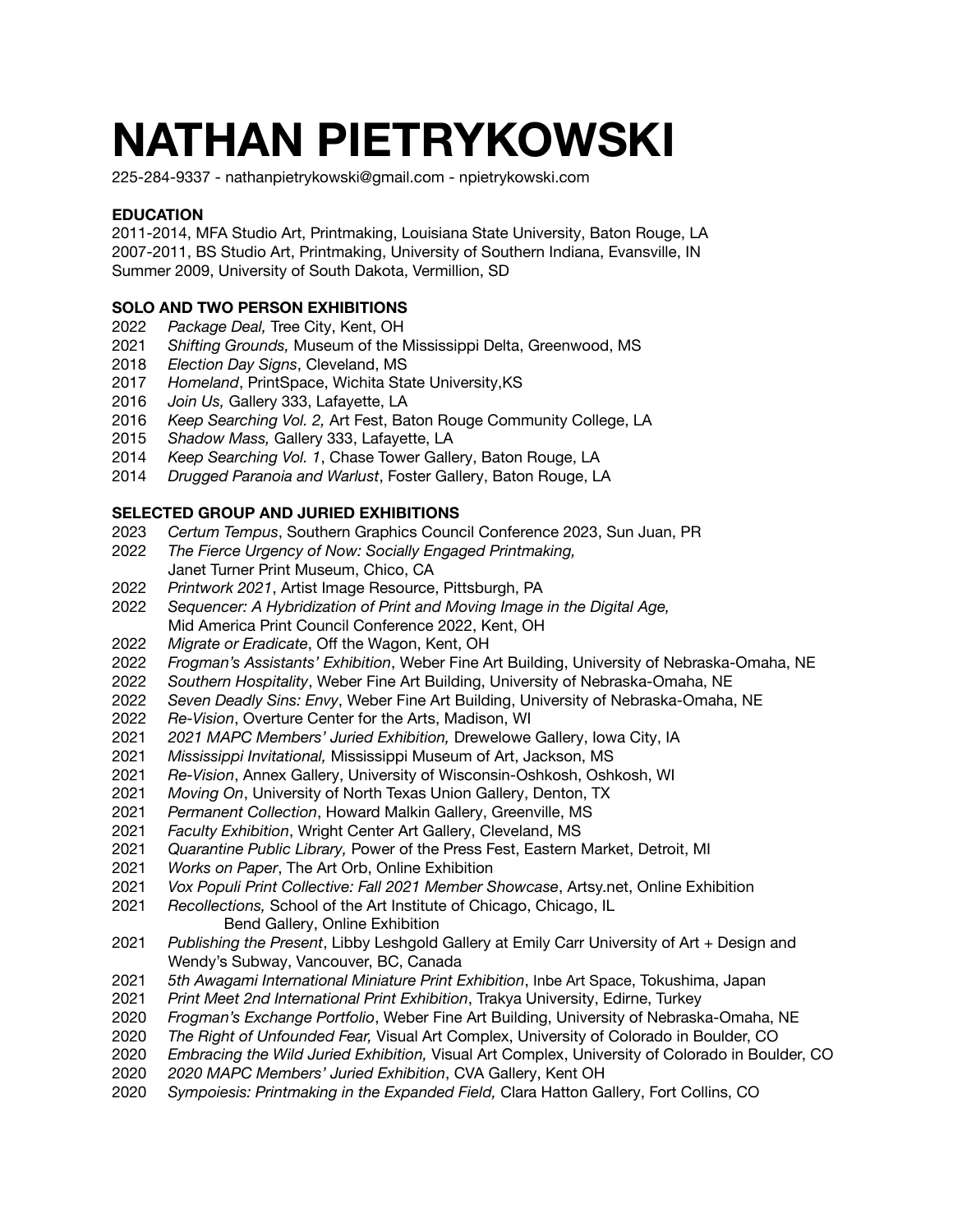- *Southern Printmaking Biennale IX International*, Bob Owens Art Gallery, Dahlonega, GA
- *Faculty Exhibition*, Wright Center Art Gallery, Cleveland, MS
- *10th International Printmaking Biennial Douro*, Museu do Douro, Alijó, Portugal
- *2019-2021 SGCI Members Traveling Exhibition*, The University of Texas Arlington, TX
- *On the Tip of My Tongue*, Carnation Contemporary, Portland, OR
- *Moving Pictures*, Morrissey Gallery, Davenport, IA
- *Faculty Exhibition*, Studio 230, Cleveland, MS
- *Innovations in Printmaking*, Cade Gallery, Arnold, MD
- *Priority Mail*, Ground Floor Gallery, Brooklynn, NY
- *Flyover States,* Resonator Institute, Norman, OK
- *Sideshow Slideshow,* Red Garage Studio, Minneapolis, MN
- *Southern Hospitality*, Southern Graphics Council Conference 2019, Denton, TX
- *ImMigration Project II,* SG Gallery of Scuola Internazionale di Grafica, Venezia, Italia Self Help Graphics, Los Angeles, CA
- *3rd Global Print Exhibition*, Museu do Douro, Alijó, Portugal
- *The Print Effect*, Manhattan Graphics Center, New York, NY
- *Hand Pulled Prints*, Site:Brooklyn, NY
- *Lonesome No More*, Kurt Vonnegut Museum and Library, Indianapolis, IN
- *Faculty Exhibition*, Wright Center Art Gallery, Cleveland, MS
- *The Land of Milk and Honey*, Southern Graphics Council Conference 2018, Las Vegas, NV
- *Hot n Ready*, Mid-America Print Council Conference 2018, Laramie, WY
- *Z Archive*, University of Massachusetts-Dartmouth, MA
- *The Printed Image 7*, Sabatini Gallery, Topeka, KS
- *36th Bradley International Print and Drawing Exhibition*, Bradley University, Peoria, IL
- *Hot n Ready*, PrintSpace, Wichita State University, KS Foster Art Gallery, Westminster College, New Wilmington, PA A.D. Gallery, Pembroke, NC
- *The Disseminator of Useful Knowledge*, New Harmony Gallery of Contemporary Art, IN
- *Portfolios of Print*, Center for Art, Texas A&M University, Corpus Christi, TX
- *Repair, Repurpose, Reuse*, McCutchan Art Center/Pace Galleries, Evansville,IN
- *Faculty Exhibition*, Wright Center Art Gallery, Cleveland, MS
- *Stand Out Prints*, Highpoint Center for Printmaking, Minneapolis, MN
- *After Fields*, Southern Graphics Council Conference 2016, Portland, OR
- *Repair, Repurpose, Reuse*, Oregon College of Art and Craft, Portland, OR
	- Catapult Creative House, Cape Girardeau, MO
- *Automic*, The Small Engine Gallery, Albuquerque, NM
- *Four Rivers Print Biennial*, 304 Gallery, Carbondale, IL
- *Justice (League)*, Morrissey Gallery, Davenport, IA
- *Emerging Printmakers*, Studio Two Three, Richmond, VA
- *Faculty Exhibition*, Hilliard Museum, Lafayette, LA
- *How High's the Water, Mama*, Glassell Gallery, Baton Rouge, LA
- *The Baseline: An Exhibition on Drawing,* ARC Gallery, Chicago, IL
- *Wham-O!*, Milepost 5 Gallery, Portland, OR
- *The Contemporary Print*, Big Medium Gallery, Austin, TX
- *Folktales & Legends*, John Michael Kohler Arts Center, Sheboygan, WI
- *Wish You Were Here*, The Lion's Nest Gallery, Austin, TX
- *Humble Beings*, Metropolitan State College of Denver, Denver, CO Neet Gallery, Denver, CO
- *Crossover and Composites*, A.D. Gallery, Pembroke, NC
- *Americas 2015: Paper Works*, Northwest Art Center, Minot, ND
- *Visions of Love*, Dairy Center for the Arts, University of Colorado, Boulder, CO
- *Idioms*, Spark Box Studio, Picton, Canada
	- Ephemera Stationery Studio, Des Moines, IA
	- Indiana Wesleyan University, Printmaking Gallery, Marion, IN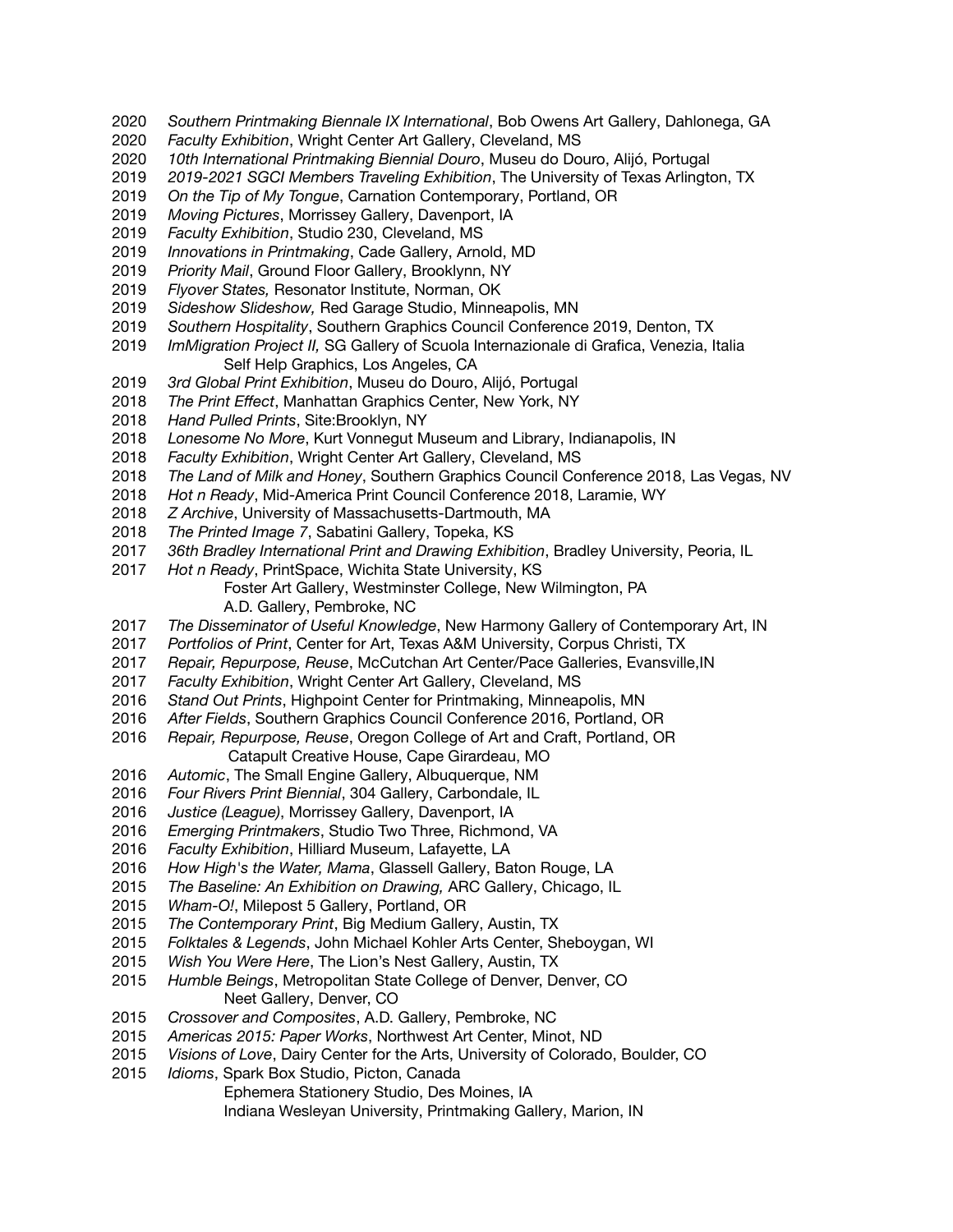Scuilla Gallery, Kansas State University, Manhattan, KS

Frogman's Printmaking Workshops, Bancroft Street Market Exhibitions, Omaha, NE

2015 *Body of Christ*, Virginia Commonwealth University, Richmond, VA

A' l'arrache 4 French - American Print Coalition, Riom, France

- 2014 *Cash and Carry*, Good Children Gallery, New Orleans, LA
- 2014 *Give and Take*, LAPS Gallery, Los Angeles, CA
- 2014 *Surreal Salon VI*, Baton Rouge Center of Contemporary Art, Baton Rouge, LA
- 2014 *The Printed Image 5*, Sabatini Gallery, Topeka, KS
- 2014 *Prospect. 3 International Art Biennial: Notes Up River*, Chase Tower Gallery, Baton Rouge, LA
- 2014 *Mixed Messages*, Antenna Gallery, New Orleans, LA
- 2014 *The New Paradigm*, TAG, Pensacola, FL
- 2014 *Trash*, CVAD North Gallery, Denton, TX

Foster Hall Gallery, Baton Rouge, LA

- 2014 *Dialog and Interpretation III*, Mission Grafica, San Francisco, CA Redlands University, Redlands, CA Whitman College, Walla Walla, WA Universidad de Caldas, Manizales, Colombia
	- Frogman's Print Workshops, University of South Dakota, Vermillion, SD
- 2013 *Strange Figurations*, Limner Gallery, Hudson, NY
- 2013 *Ransom*, Wayfarers Gallery, Brooklyn, NY
- 2013 *Second Annual Print Invitational*, Wonder Fair Gallery, Lawrence, KS
- 2013 *1 GB of Summer*, Metropolitan State University of Denver, CO
- 2013 *Heathen Types*, Firehouse Gallery, Baton Rouge, LA
- 2013 *Pounds of Pressure*, Baton Rouge Arts Council, Baton Rouge, LA
- 2013 *Dead of Winter*, Manta Contemporary, Hamilton, Canada
- 2013 *Animal Mothers – Within,* Centre for Art and Design, Churchill, Australia University of Colorado, Boulder, CO
- 2013 *Rock N Roll V: Celebration of Stone Lithography*, Foster Gallery, Baton Rouge, LA CVAD North Gallery, Denton, TX The Ontario College of Art and Design University, Toronto, Canada University Of Iowa, Iowa City, IA University of North Carolina at Pembroke, Pembroke, NC
	- University of Louisiana at Lafayette, Lafayette, LA
	- California State University: Fresno, Fresno, CA
- 2012 *Oso Bay North American Printmaking Exhibition*, The Islanders Gallery, Corpus Christi, TX *Surreal Salon IV*, Baton Rouge Center of Contemporary Art, Baton Rouge, LA *Inkteraction Reactions*, The 567 Center for Renewal, Macon, GA *Art Unbound: Urbanature*, Foster Gallery, Baton Rouge, LA *Printed Matter,* Storage Space Gallery, Evansville, IN
- 2011 *Quarter Sheet*, Middle Tennessee State University, Murfreesboro, TN *Down, Deep and Dirty*, Print Gallery at Middleton Library, Baton Rouge, LA *Flash Gordon*, Edinboro University of Philadelphia, PA
- 2010 *55th Mid-States Art Exhibition*, Evansville Museum, Evansville, IN *Blood Bath City*, Anton Art Center, Mount Clemens, MI *Purchase Awards from 40 years*, University of Southern Indiana, Evansville, IN

### **TEACHING EXPERIENCE**

2018-2021 Instructor in Art, Delta State University, Cleveland, MS Senior Thesis Intermediate Digital Video Fundamentals of Digital Video Fundamentals of Lighting Introduction to Digital Art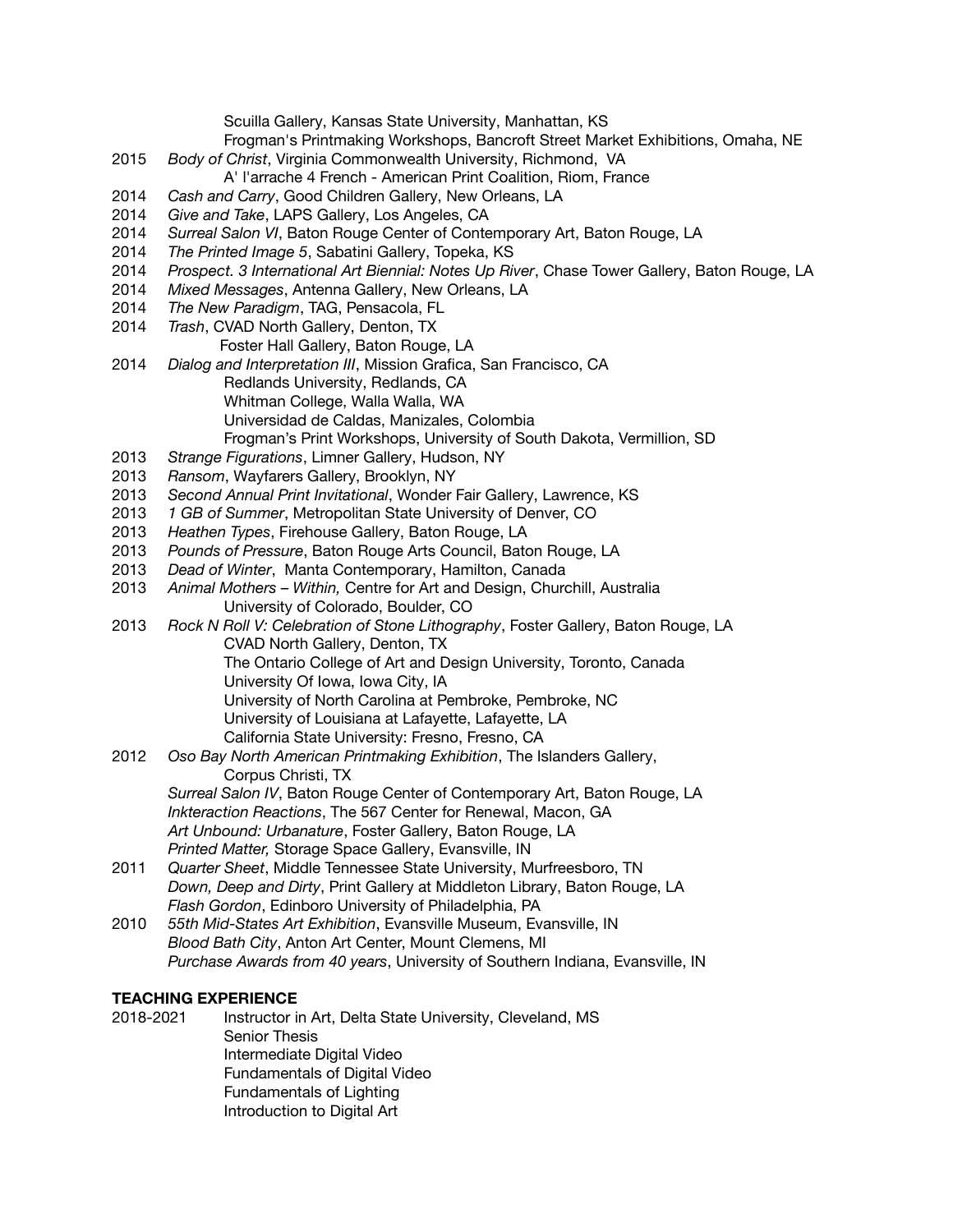| <b>Beginning Drawing</b>                                          |
|-------------------------------------------------------------------|
| Introduction to Art                                               |
| Adjunct Instructor, Delta State University, Cleveland, MS         |
| Introduction to Digital Art                                       |
| Adjunct Instructor, University of Louisiana at Lafayette, LA      |
| Design I                                                          |
| Drawing I                                                         |
| Graphic Design Fundamentals                                       |
| Adjunct Instructor, Louisiana State University, Baton Rouge, LA   |
| <b>Two-Dimensional Design</b>                                     |
| Instructor of Record, Louisiana State University, Baton Rouge, LA |
| Introduction to Printmaking                                       |
| <b>Two-Dimensional Design</b>                                     |
|                                                                   |

### **SELECT PROFESSIONAL EXPERIENCE**

- Panelist, *Print and NFTs: Ownership, Authenticity, and Circulation in an Age of Digital Singularity*, Southern Graphics Council International Conference, Madison, WI
- Frogman's Print Workshop Assistantship, Omaha, NE
- Print Exchange Portfolio Co-Curator, *Sequencer*
- Artist Talk September 21, Museum of the Mississippi Delta, Greenwood, MS
- Artist Talk October 16, Museum of the Mississippi Delta, Greenwood, MS
- Instructor, Janice Wyatt Mississippi Summer Arts Institute, CORE Arts Camp, Cleveland, MS
- Visiting Artist Lecture, University of Southern Indiana, Evansville, IN
- Demonstration, *Print to Animation*, Embracing the Wilds Conference, University of Colorado in Boulder, CO
- Instructor, Janice Wyatt Mississippi Summer Arts Institute, CORE Arts Camp, Cleveland, MS
- Juror, Crosstie Arts Festival, Cleveland, MS
- Artist in Residence, Delta Art Alliance, Cleveland, MS
- Juror, Annual Juried Student Exhibition, Wright Center Art Gallery, Cleveland, MS
- Instructor, Janice Wyatt Mississippi Summer Arts Institute, CORE Arts Camp, Cleveland, MS
- Visiting Artist, Westminster College, New Wilmington, PA
- Juror, Foundation Exhibition, Fletcher Hall Gallery, University of Louisiana at Lafayette, LA
- Print Exchange Portfolio Co-Curator, *Hot n Ready*
- Visiting Artist, Baton Rouge Community College, LA
- Visiting Artist, University of North Carolina Pembroke, NC
- Gallery Coordinator, Print Gallery at Middleton Library, Baton Rouge, LA
- Lithography Technician, Louisiana State University, Baton Rouge, LA
- Curator, Heathen Types, Firehouse Gallery, Baton Rouge, LA
- Print Exchange Portfolio Co-Curator, *Rock N Roll V: Celebration of Stone Lithography*
- Lithography Technician, Louisiana State University, Baton Rouge, LA
- Print Exchange Portfolio Co-Curator, *The Nude in Print*
- Lithography Technician, Louisiana State University, Baton Rouge, LA
- 2011 Print Shop Technician, University of Southern Indiana, Evansville, IN

## **GRANTS, FELLOWSHIPS AND AWARDS**

- Mississippi Arts Commission: Minigrant, Jackson, MS
- Mississippi Arts Commission: Minigrant, Jackson, MS
- Honorable Mention Award, *Crossover and Composites*, A.D. Gallery, Pembroke, NC
- Jim Sanders Gallery Fellowship: New Harmony Gallery of Contemporary Art, New Harmony, IN
- Jim Sanders Gallery Fellowship,Kenneth P. McCutchan Art Center/Palmina F. and Stephen S. Pace Galleries, University of Southern Indiana, Evansville, IN
- Endeavor Undergraduate Research and Creative Grant: Explorations in Traditional Lithographic Methods with University of Southern Indiana's Assistant Professor Andrew Kosten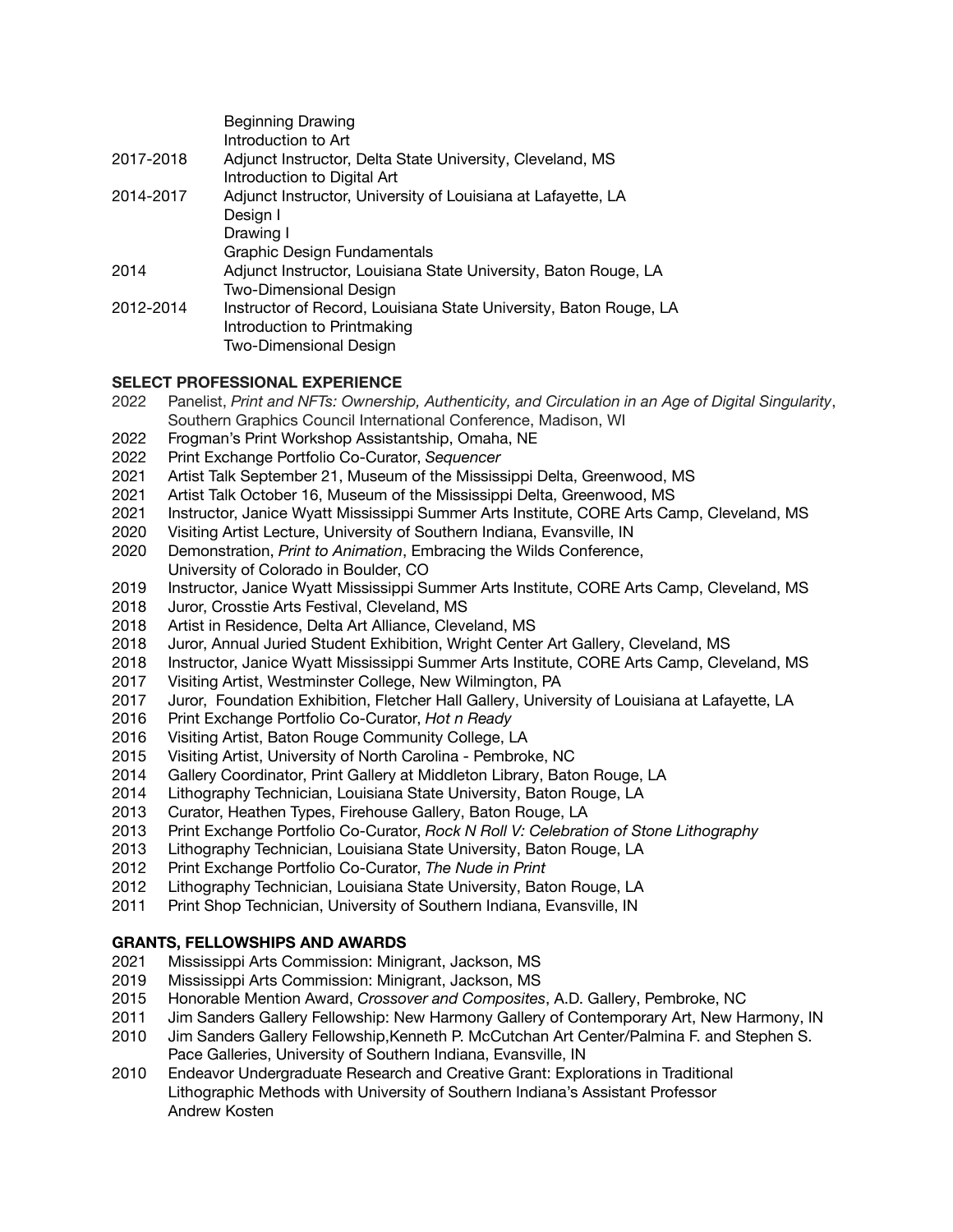2008 Research/Innovation/Scholarship/Creativity Grant: Stone Lithography with University of Southern Indiana's Assistant Professor Joseph D'Uva

#### **BIBLIOGRAPHY**

Nathan Pietrykowski, "Watching Watchers." Quarantine Public Library, October 1, 2021 Mississippi Museum of Art, "Mississippi Invitational 21" Jackson, MS 2021: 37 Bob Owens Art Gallery, "Southern Printmaking Biennale IX International." Dahlonega, GA 2020: 39 Amy J. Fleming. "Adjunct Riot." Tallahassee, FL. 2020 Vin Caponigro "Featured Artist." Occult Studies Voluem 1: Apocalypse, Snake Hair Press, 2020 Jason Wright. "Featured Artist." Heads, Issue 10, (October 2019) Jason Wright. "Featured Artist." Heads, Issue 9, (April 2019) Adam Finkelston, "Featured Artist." The Hand, Issue 11, (January 2016): 3. Karlene Nicolajsen, "Featured Artist." Filling Station*.* Vol. 62 (June 2014): 63. Northwest Art Center. "Americas 2015: Paperworks." Minot, ND. 2015: 4. Big Media Gallery. "The Contemporary Print." Austin, TX. 2015: 19. Jennifer Ghormley "New Work from our Members." The Mid America Print Council Journal. Vol. 22. No 1-2 (Summer 2014): 20-21. David Simmons, "4th New Orleans Loving Festival." The Times-Picayune, (June 07, 2014)

http://www.nola.com/arts/index.ssf/2014/06/4th\_annual\_new\_orleans\_loving.html.

Jake Clap, "Deadbeat Heathens." Dig Magazine, (September 5, 2013): 27.

#### **PROFESSIONAL ASSOCIATIONS**

Vox Populi Print Collective Foundations in Art, Theory and Education Mid America Print Council Southern Graphics Council International Radical Intersectional Printmakers' Guild

### **SELECTED COLLECTION**

Artist Printmaker Research Collection, Museum of Texas Tech University, Lubbock, TX Art Institute of Chicago's Permanent Collection, Chicago, IL Awagami Factory Collection, Tokushima, Japan Bradley University, Peoria, IL California State University: Fresno, Fresno, CA Centre for Art and Design, Churchill, Australia Columbia College, Chicago, IL Denver Zine Library, Denver, CO Eastern Oregon University, La Grande, OR Florida State University Special Collections, Tallahassee, Fl Gippsland Centre for Art and Design, Monash University, Gippsland, Australia Hungry Ghost Press, Providence, RI Hopscotch Reading Room, Berlin, Germany Iowa State University, Ames, IA Joan Flasch Artists' Books Collections & Archives Library, Chicago, IL Kurt Vonnegut Museum and Library, Indianapolis, IN Libby Leshgold Gallery at Emily Carr University of Art + Design, Vancouver, BC, Canada Louisiana State University, Baton Rouge, LA Metropolitan State College of Denver, Denver, CO Mid-City Library, New Orleans, LA Middle Tennessee State University, Murfreesboro, TN New Harmony Gallery of Contemporary Art, IN Old Dominion University, Norfolk, VA Ontario College of Art and Design, Toronto, Canada Oregon College of Art and Craft, Portland, OR